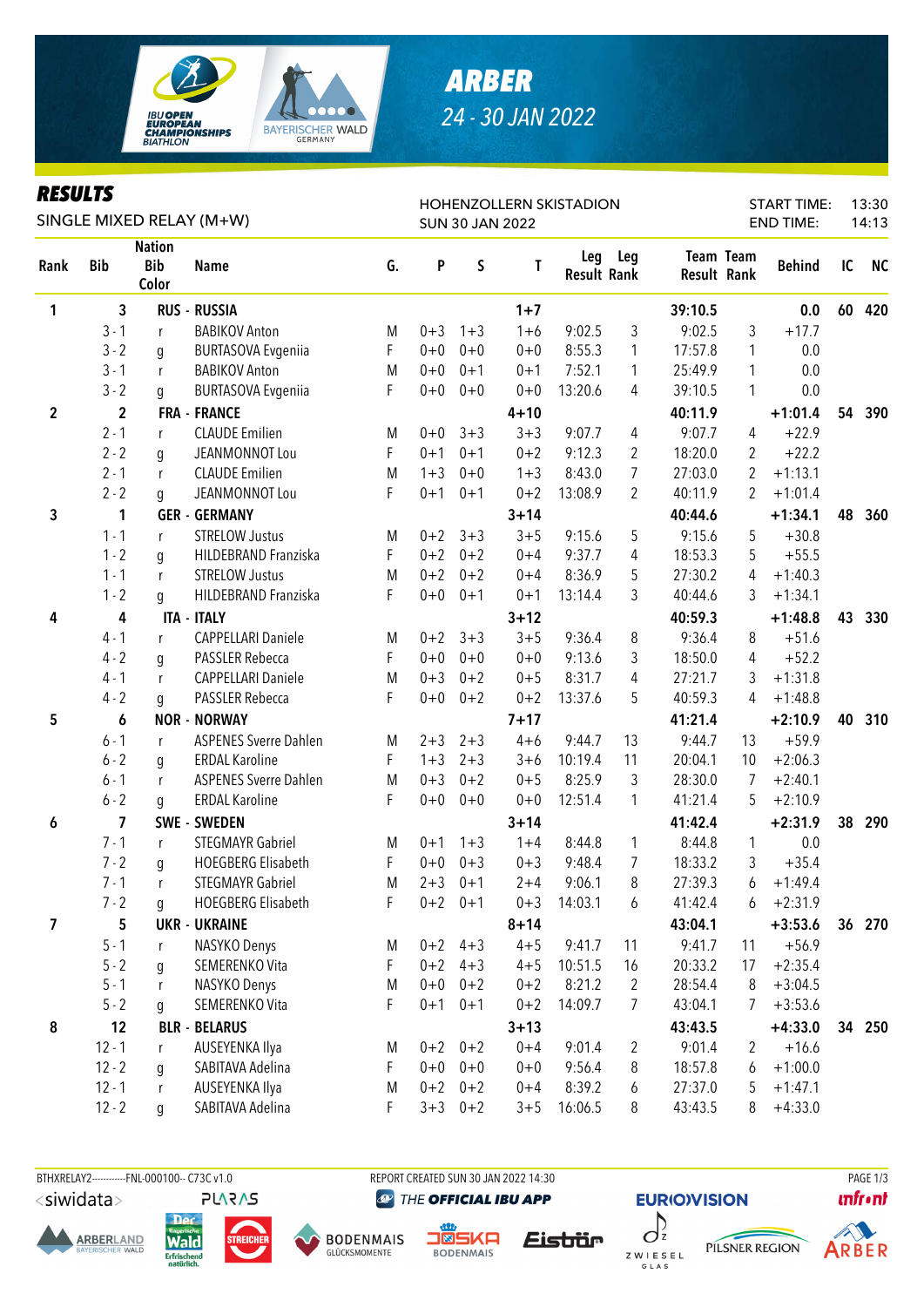

## *ARBER 24 - 30 JAN 2022*

#### *RESULTS*

| KEYULIY<br>SINGLE MIXED RELAY (M+W) |            |                                      |                            |    |         | <b>SUN 30 JAN 2022</b> |         | HOHENZOLLERN SKISTADION   | <b>START TIME:</b><br><b>END TIME:</b> |         |                                 |               | 13:30<br>14:13 |           |
|-------------------------------------|------------|--------------------------------------|----------------------------|----|---------|------------------------|---------|---------------------------|----------------------------------------|---------|---------------------------------|---------------|----------------|-----------|
| Rank                                | <b>Bib</b> | <b>Nation</b><br><b>Bib</b><br>Color | <b>Name</b>                | G. | P       | $\sf S$                | Τ       | Leg<br><b>Result Rank</b> | Leg                                    |         | Team Team<br><b>Result Rank</b> | <b>Behind</b> | IC             | <b>NC</b> |
| 9                                   | 16         |                                      | <b>SUI - SWITZERLAND</b>   |    |         |                        |         |                           |                                        | LAP     |                                 |               | 32             | 230       |
|                                     | $16 - 1$   | r                                    | <b>TAMBORNINO Eligius</b>  | M  | $1 + 3$ | $2 + 3$                | $3 + 6$ | 9:53.1                    | 16                                     | 9:53.1  | 16                              | $+1:08.3$     |                |           |
|                                     | $16 - 2$   | g                                    | <b>MEINEN Susanna</b>      | F  | $0 + 2$ | $3 + 3$                | $3 + 5$ | 10:32.5                   | 12                                     | 20:25.6 | 14                              | $+2:27.8$     |                |           |
|                                     | $16 - 1$   | r                                    | <b>TAMBORNINO Eligius</b>  | M  | $1 + 3$ | $2 + 3$                | $3 + 6$ | 9:13.5                    | 9                                      | 29:39.1 | 9                               | $+3:49.2$     |                |           |
|                                     | $16 - 2$   | g                                    | <b>MEINEN Susanna</b>      | F  | $0 + 2$ |                        |         |                           |                                        |         |                                 |               |                |           |
| 10                                  | 9          |                                      | <b>USA - UNITED STATES</b> |    |         |                        |         |                           |                                        | LAP     |                                 |               | 31             | 220       |
|                                     | $9 - 1$    | r                                    | CERVENKA Vaclav            | M  | $0 + 0$ | $5 + 3$                | $5 + 3$ | 9:43.9                    | 12                                     | 9:43.9  | 12                              | $+59.1$       |                |           |
|                                     | $9 - 2$    | g                                    | <b>GERAGHTY-MOATS Tara</b> | F  | $2 + 3$ | $0 + 2$                | $2 + 5$ | 10:44.5                   | 14                                     | 20:28.4 | 15                              | $+2:30.6$     |                |           |
|                                     | $9 - 1$    | $\mathsf{r}$                         | CERVENKA Vaclav            | M  | $0 + 2$ | $2 + 3$                | $2 + 5$ | 9:19.2                    | 10                                     | 29:47.6 | 10                              | $+3:57.7$     |                |           |
|                                     | $9 - 2$    | g                                    | <b>GERAGHTY-MOATS Tara</b> | F  | $0 + 2$ |                        |         |                           |                                        |         |                                 |               |                |           |
| 11                                  | 13         |                                      | <b>KAZ - KAZAKHSTAN</b>    |    |         |                        |         |                           |                                        | LAP     |                                 |               | 30             | 210       |
|                                     | $13 - 1$   | $\mathsf{r}$                         | <b>SIRIK Sergey</b>        | M  | $0 + 1$ | $2 + 3$                | $2 + 4$ | 9:51.7                    | 14                                     | 9:51.7  | 14                              | $+1:06.9$     |                |           |
|                                     | $13 - 2$   | g                                    | KONDRATYEVA Anastassiya    | F  | $0 + 3$ | $0 + 1$                | $0 + 4$ | 10:07.7                   | 9                                      | 19:59.4 | 9                               | $+2:01.6$     |                |           |
|                                     | $13 - 1$   | $\mathsf{r}$                         | <b>SIRIK Sergey</b>        | M  | $0 + 2$ | $3 + 3$                | $3 + 5$ | 9:55.2                    | 12                                     | 29:54.6 | 12                              | $+4:04.7$     |                |           |
|                                     | $13 - 2$   | g                                    | KONDRATYEVA Anastassiya    | F  | $0 + 3$ |                        |         |                           |                                        |         |                                 |               |                |           |
| 12                                  | 15         |                                      | <b>EST - ESTONIA</b>       |    |         |                        |         |                           |                                        | LAP     |                                 |               | 29             | 200       |
|                                     | $15 - 1$   | r                                    | <b>AOLAID Marten</b>       | M  | $0 + 1$ | $2 + 3$                | $2 + 4$ | 9:53.3                    | 17                                     | 9:53.3  | 17                              | $+1:08.5$     |                |           |
|                                     | $15 - 2$   | g                                    | LEHTLA Kadri               | F  | $0 + 1$ | $0 + 0$                | $0 + 1$ | 9:42.7                    | 5                                      | 19:36.0 | 7                               | $+1:38.2$     |                |           |
|                                     | $15 - 1$   | $\mathsf{r}$                         | <b>AOLAID Marten</b>       | M  | $0 + 2$ | $4 + 3$                | $4 + 5$ | 10:16.1                   | 13                                     | 29:52.1 | 11                              | $+4:02.2$     |                |           |
|                                     | $15 - 2$   | g                                    | LEHTLA Kadri               | F  | $0 + 3$ |                        |         |                           |                                        |         |                                 |               |                |           |
| 13                                  | 11         |                                      | <b>ROU - ROMANIA</b>       |    |         |                        |         |                           |                                        | LAP     |                                 |               | 28             | 190       |
|                                     | $11 - 1$   | r                                    | <b>PUCHIANU Cornel</b>     | M  | $0 + 3$ | $1 + 3$                | $1 + 6$ | 9:36.5                    | 9                                      | 9:36.5  | 9                               | $+51.7$       |                |           |
|                                     | $11 - 2$   | g                                    | <b>MEZDREA</b> Andreea     | F  | $1 + 3$ | $0 + 2$                | $1 + 5$ | 10:45.2                   | 15                                     | 20:21.7 | 12                              | $+2:23.9$     |                |           |
|                                     | $11 - 1$   | $\mathsf{r}$                         | PUCHIANU Cornel            | M  | $1 + 3$ | $2 + 3$                | $3 + 6$ | 9:35.0                    | 11                                     | 29:56.7 | 13                              | $+4:06.8$     |                |           |
|                                     | $11 - 2$   | g                                    | <b>MEZDREA</b> Andreea     | F  | $1 + 3$ |                        |         |                           |                                        |         |                                 |               |                |           |
| 14                                  | 17         |                                      | <b>CRO - CROATIA</b>       |    |         |                        |         |                           |                                        | LAP     |                                 |               | 27             | 180       |
|                                     | $17 - 1$   | r                                    | <b>CRNKOVIC Kresimir</b>   | M  | $0 + 3$ | $1 + 3$                | $1 + 6$ | 9:39.5                    | 10                                     | 9:39.5  | 10                              | $+54.7$       |                |           |
|                                     | $17 - 2$   | g                                    | KOZICA Anika               | F  | $0 + 0$ | $1 + 3$                | $1 + 3$ | 10:10.7                   | 10                                     | 19:50.2 | 8                               | $+1:52.4$     |                |           |
|                                     | $17 - 1$   | r                                    | <b>CRNKOVIC Kresimir</b>   | M  | $3 + 3$ | $3 + 3$                | $6 + 6$ |                           |                                        |         |                                 |               |                |           |
|                                     | $17 - 2$   | q                                    | KOZICA Anika               | F  |         |                        |         |                           |                                        |         |                                 |               |                |           |
| 15                                  | 21         |                                      | <b>JPN - JAPAN</b>         |    |         |                        |         |                           |                                        | LAP     |                                 |               |                | 26 170    |
|                                     | $21 - 1$   | $\mathsf{r}$                         | NAKAJIMA Jin               | M  |         | $0+1$ $0+3$            | $0 + 4$ | 9:26.5                    | $\overline{7}$                         | 9:26.5  | 7                               | $+41.7$       |                |           |
|                                     | $21 - 2$   | g                                    | FUKUDA Hikaru              | F  |         | $0+3$ $0+3$            | $0 + 6$ | 10:39.3                   | 13                                     | 20:05.8 | 11                              | $+2:08.0$     |                |           |
|                                     | $21 - 1$   | r                                    | NAKAJIMA Jin               | M  |         | $1+3$ $3+3$            | $4 + 6$ |                           |                                        |         |                                 |               |                |           |
|                                     | $21 - 2$   | q                                    | FUKUDA Hikaru              | F  |         |                        |         |                           |                                        |         |                                 |               |                |           |
| 16                                  | 14         |                                      | <b>FIN - FINLAND</b>       |    |         |                        |         |                           |                                        | LAP     |                                 |               | 25             | 160       |
|                                     | $14 - 1$   | $\mathsf{r}$                         | <b>KARVINEN Otto-Eemil</b> | M  |         | $0+3$ 2+3              | $2 + 6$ | 9:55.3                    | 18                                     | 9:55.3  | 18                              | $+1:10.5$     |                |           |
|                                     | $14 - 2$   | g                                    | <b>KUUTTINEN Heidi</b>     | F  |         | $0+3$ 1+3              | $1 + 6$ | 11:29.3                   | 18                                     | 21:24.6 | 18                              | $+3:26.8$     |                |           |
|                                     | $14 - 1$   | $\mathsf{r}$                         | KARVINEN Otto-Eemil        | M  |         | $0+0$ 0+0              | $0 + 0$ |                           |                                        |         |                                 |               |                |           |
|                                     | $14 - 2$   | q                                    | KUUTTINEN Heidi            | F  |         |                        |         |                           |                                        |         |                                 |               |                |           |



THE OFFICIAL IBU APP